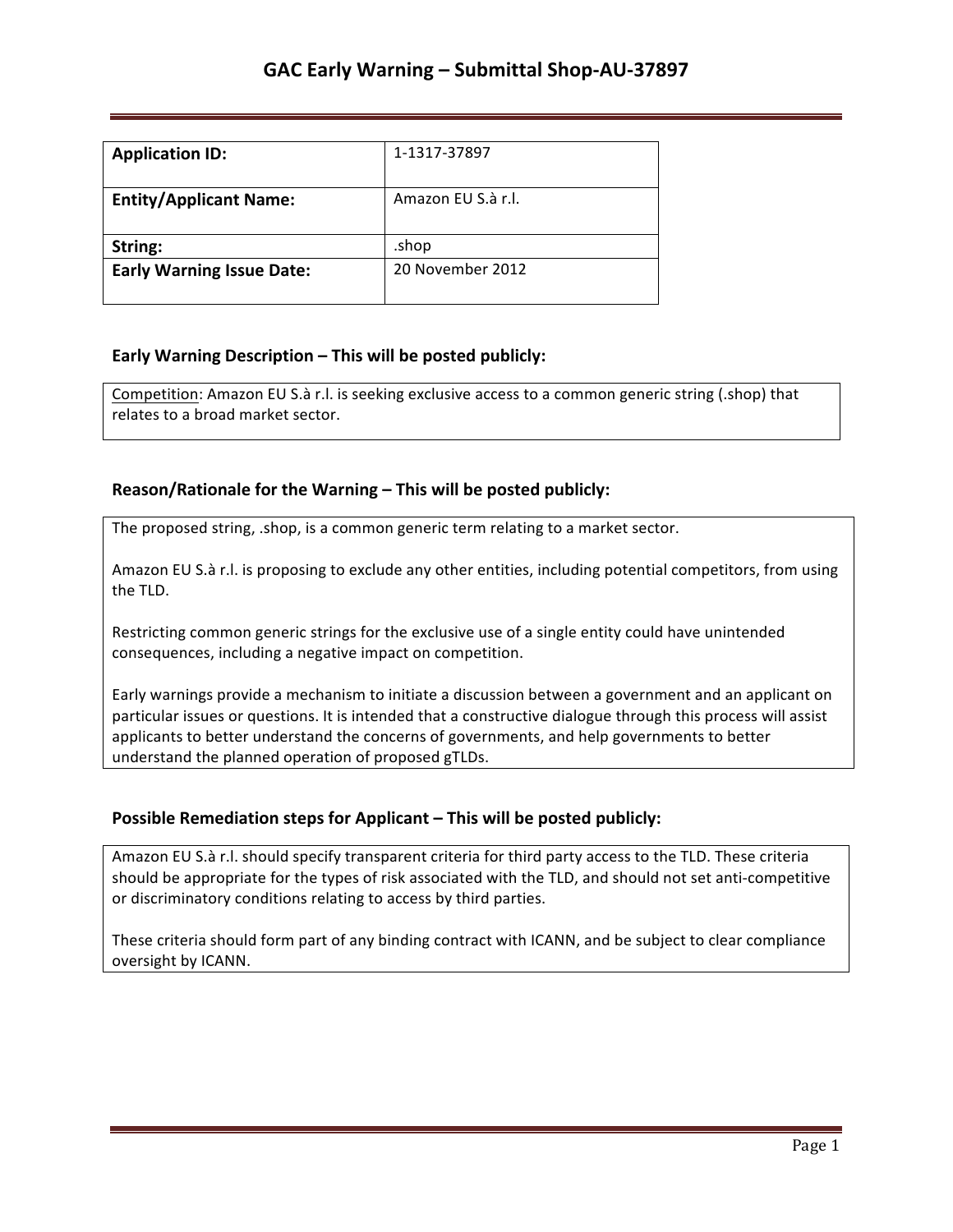### **Further Notes from GAC Member(s) (Optional) – This will be posted publicly:**

This Early Warning is from the Department of Broadband, Communications and the Digital Economy (DBCDE), on behalf of the Australian Government. In the first instance, communications and responses to this early warning should be emailed to gacearlywarning@gac.icann.org, with the text "Australian EW" and the application ID in the subject field.

# **INFORMATION FOR APPLICANTS**

## **About GAC Early Warning**

The GAC Early Warning is a notice only. It is not a formal objection, nor does it directly lead to a process that can result in rejection of the application. However, a GAC Early Warning should be taken seriously as it raises the likelihood that the application could be the subject of GAC Advice on New gTLDs or of a formal objection at a later stage in the process. Refer to section 1.1.2.4 of the Applicant Guidebook (http://newgtlds.icann.org/en/applicants/agb) for more information on GAC Early Warning.

## **Instructions if you receive the Early Warning**

**ICANN** strongly encourages you work with relevant parties as soon as possible to address the concerns voiced in the GAC Early Warning.

### **Asking questions about your GAC Early Warning**

If you have questions or need clarification about your GAC Early Warning, please contact gacearlywarning@gac.icann.org. As highlighted above, ICANN strongly encourages you to contact gacearlywarning@gac.icann.org as soon as practicable regarding the issues identified in the Early Warning. 

### **Continuing with your application**

If you choose to continue with the application, then the "Applicant's Response" section below should be completed. In this section, you should notify the GAC of intended actions, including the expected completion date. This completed form should then be sent to gacearlywarning@gac.icann.org. If your remediation steps involve submitting requests for changes to your application, see the change request process at http://newgtlds.icann.org/en/applicants/customer-service/change-requests.

In the absence of a response, ICANN will continue to process the application as submitted.

### **Withdrawing your application**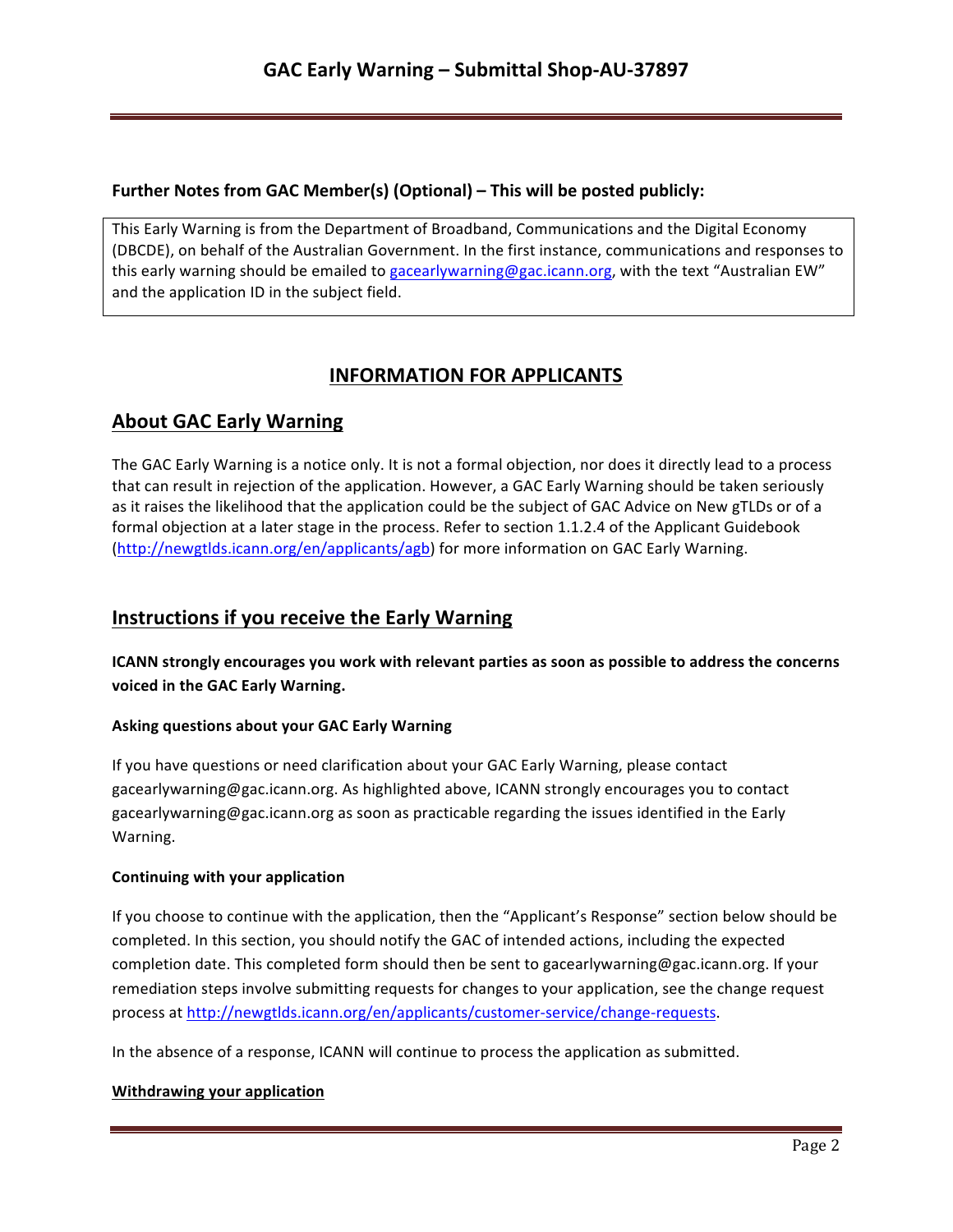# **GAC Early Warning – Submittal Shop-AU-37897**

If you choose to withdraw your application within the 21-day window to be eligible for a refund of 80% of the evaluation fee (USD 148,000), please follow the withdrawal process published at http://newgtlds.icann.org/en/applicants/customer-service/withdrawal-refund. Note that an application can still be withdrawn after the 21-day time period; however, the available refund amount is reduced. See section 1.5 of the Applicant Guidebook.

For questions please contact: **gacearlywarning@gac.icann.org** 

### **Applicant Response:**